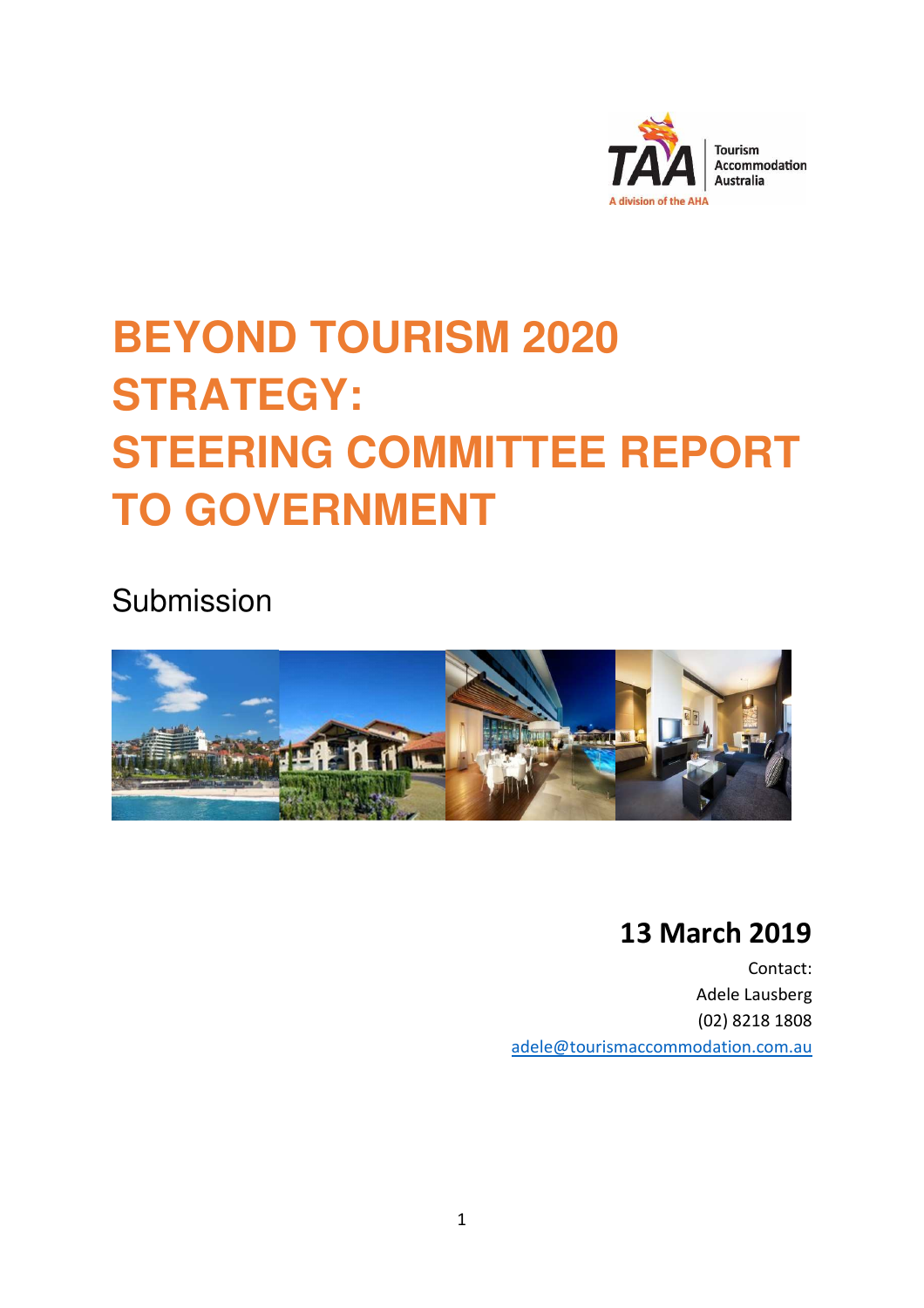# **Introduction**

Tourism Accommodation Australia (TAA), a division of the AHA, welcomes the opportunity to provide feedback on the Beyond Tourism 2020 Steering Committee Report to Government (the Report).

TAA represents the needs and interests of the major hotels, motels, and serviced apartments in Australia's accommodation sector. In 2016–17, GDP from tourism increased 6.1% (or \$3.2 billion), to reach a record of \$55.3 billion in nominal terms. The accommodation sector is a dominant player in the tourism industry and in terms of GVA \$8 billion was directly contributed and more than 88,800 people are directly employed and 101,900 indirectly employed in the sector. This figure will continue to increase with the industry going through a rapid period of growth.

Overall, we support the broad goals expressed in the Report, though many of the actions lack detail. We welcome further details as to how the success of the strategy will be achieved. We also note that there is heavy emphasis on Sydney throughout the report and we make an overarching recommendation for greater inclusion of Australia's other cities, states and tourism locations. Our below recommendations are made in direct response to selected sections of the Report's strategic actions.

# **1. Drive demand**

l

## *Increase travellers' length of trip*

• Implement international marketing strategies to convert aspirational demand to visitation

The current role of Tourism Australia is to implement marketing strategies to convert aspirational demand to visitation. TAA research demonstrates the effectiveness of Tourism Australia's funding with return on investment of \$22.40 to each dollar. However, the research also points to the fact that funding for Tourism Australia has not kept up with media inflation which is growing at between two to five times the CPI in Australia's key and growing tourism markets.<sup>1</sup> TAA recommends that funding for Tourism Australia be protected against international media-cost inflation thus supporting the effective leveraging of marketing campaigns in key markets.

*Continue to leverage growth from Asia and other high priority markets (both established and emerging)* 

- Continue to engage in robust consumer research (including any cultural requirements) to increase understanding of needs of the evolving consumer
- Maintain a balanced portfolio of markets that match Australia's competitive strengths and deliver the best results for the sector
- Increase market engagement with priority markets

We agree with the sentiment on maintaining a balanced portfolio of markets. From an accommodation sector point of view it is important to look beyond growth in visitation to growth in visitor nights in hotels, motels, serviced apartments and resorts. Our traditional markets – which are currently showing some decline – are vital in supporting accommodation stock. Markets such as India are welcome growth markets but thus far haven proven largely *VFR*.

<sup>1</sup> Airline Intelligence and Research Pty Ltd, *Estimates of the Return on Marketing Investment for Australian Inbound Tourism*, December 2018.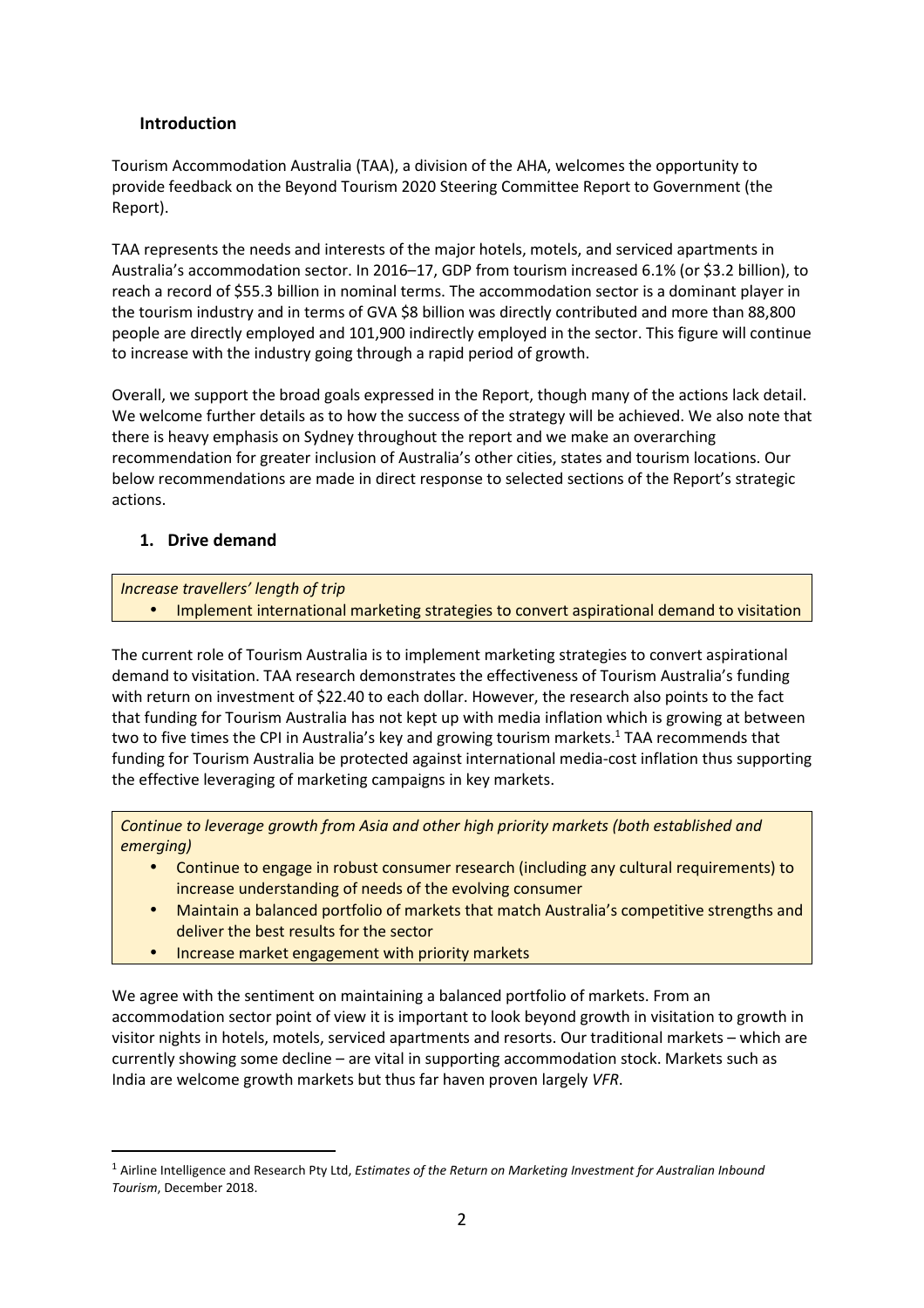Strategies implemented to increase Chinese visitors provide a start point for better engagement with other key markets. The 'open skies' policy between Australia and China has been instrumental in keeping Australia on track to achieve the 2020 goals and, when combined with reduced visa restrictions, this policy has been a key driver of growth. China has grown from 285,000 seats in 2005 to 1,403,600 seats in early 2018.

TAA supports increased market engagement with 'priority' markets but seeks a better evidencebased understanding of what those priority markets are and the nature of proposed increased market engagement given budget constraints faced by Tourism Australia.

*Encourage dispersal outside capital cities* 

- Greater coordination at all levels of government to better sell regional Australia to the world
- Provide opportunities to showcase regional products to international markets

It is important that there is sufficient infrastructure to deliver quality experience in regional markets. Programs such as Austrade and Tourism Australia's *Regional Tourism Infrastructure Investment Attraction Strategy 2016 – 2021* are important in facilitating regional investment. To be effective, resources and funding are required to enable not just the promotion of regional areas but the identification of projects (including market-ready proposals) and the development of market feasibilities to attract potential investors.

*Improve coordination of one voice approach and to maximise the return on marketing investment* • Continue to enhance coordination of state and federal marketing programs and efforts to enhance Australia's brand and ensure coordinated messaging

Central to the achievement of investment outcomes is the *Australian Tourism Investment Attraction Partnership* (the Partnership) between Tourism Australia and Austrade, which was formalised in a 2012 agreement. The formal nature of the Partnership is critical in driving co-ordination and outcomes and could be beneficial if extended to the States and Territories. TAA supports the intent of the partnership but it needs robust funding.

*Encourage the growth of domestic travel* 

• Tourism Australia to work with the states and territories to encourage Australians to holiday at home where appropriate

While we support the sentiment of enhanced collaboration between Tourism Australia and the States and Territories, we have difficulty in understanding how it could work without some funding contribution from Tourism Australia and seek further clarification on where the resources for this initiative would come from.

*Maximise visitation and expenditure from non-leisure visitors (e.g. business events and international education)* 

• Increase conversion of new international business events to Australia by providing financial support to destinations in the bidding process

Support for bids for new, high-value international incentive, association, and exhibition events exists in the national business events bid fund. In having a formal federal fund – in addition to state government funds – Australia is reacting to a growing global trend towards direct financial support for major business events. However, this funding amount is absorbed within Tourism Australia's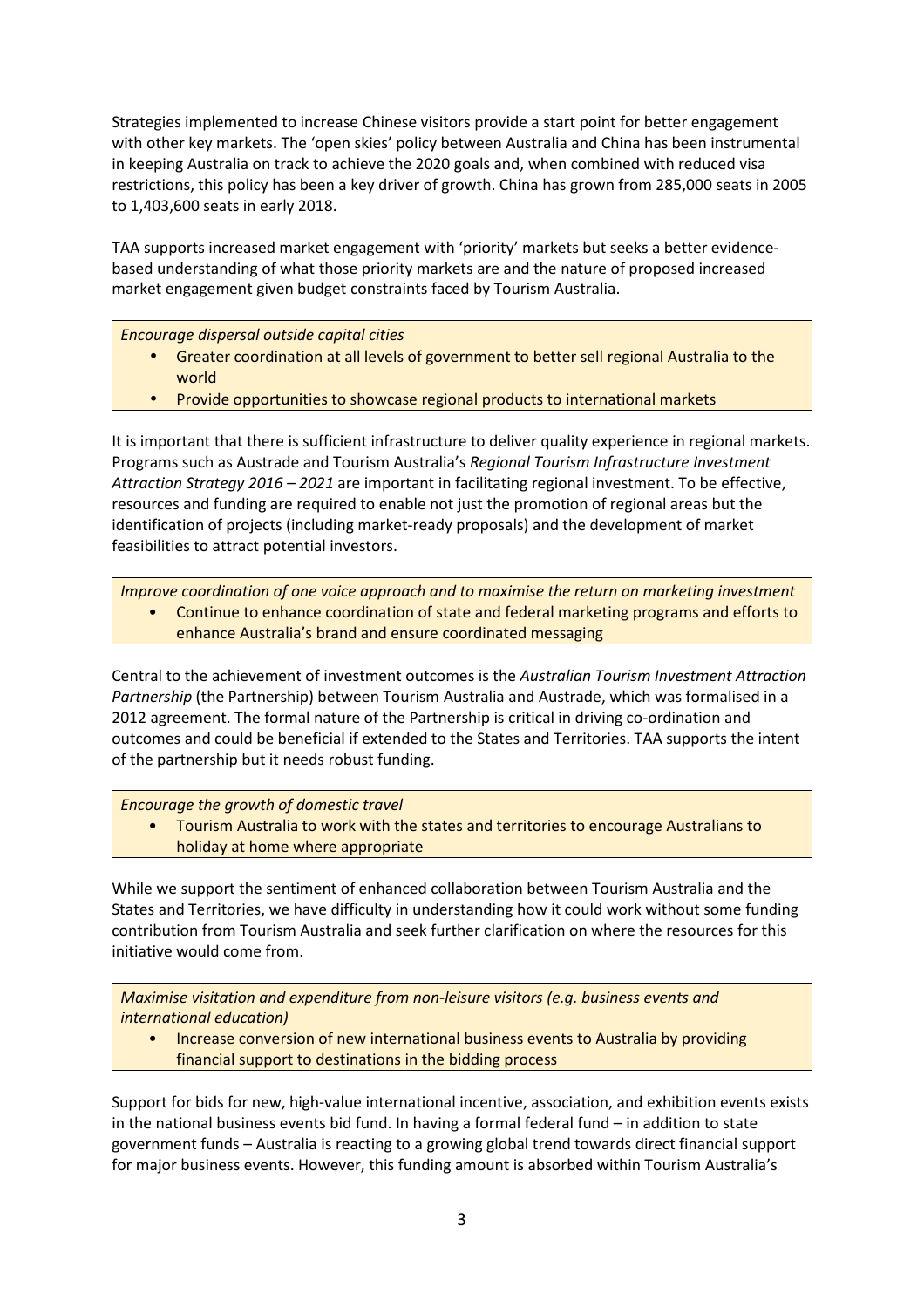budget. TAA recommends a commitment to further expanding and maintaining the national business events bid fund.

*Develop experiences and attractions (including indigenous, metropolitan and regional)* 

- Evaluate the scope and diversity of existing and potential tourism products and experiences to identify possible product gaps or lack of variation that could limit trip length
- Create diversity amongst tourism product and experience offerings that reflect the needs of the visitor economy
- Create tourism products that will extend the tourist season, including integrated resort projects

The *Tourism Major Project Facilitation* (TMPF) service was developed to assist proponents of significant tourism investments, particularly through providing case managers who work closely with State and Territory Government agencies to streamline the different regulatory requirements around investment. However, while TMPF is responsive to investor interest, it does not appear to be proactive in developing market-ready projects to promote to investors, nor does it appear to be actively promoted to potential investors. We recommend that TMPF becomes a more proactive mechanism to encourage investor interest.

# **2. Invest in aggregated and segmented data analytics capability**

*Expand visitor data sets and improve access to tourism data* 

• Develop a central repository of curated data sets for shared use by industry and government, including trend analysis opportunities with broader data sets

TAA welcomed the appointment of STR to produce the Australian Accommodation Monitor (AAM) – which filled the gap particularly in regional accommodation metrics – but we would like to see ongoing support guaranteed for this vital dataset.

*Better profile visitor interests to personalise Australian itineraries* 

• Better understanding of consumer needs (individual or group) will inform specific itinerary, events and/or location marketing to first time and repeat visitors

TAA recommends that new data sets be developed that are complementary to IVS and NVS to ensure more timely insights into consumer travel needs and trends.

# **3. Address capacity constraints**

*Entice investment in accommodation and food and beverage, tourist experiences and attractions* 

- Identify red tape and other regulatory barriers impacting foreign investment in tourism infrastructure
- Conduct investor familiarisations in key regions/locations

Austrade and Tourism Australia are active in their representation at international hotel investment conferences. Feedback from hotel investors is that this is very effective in highlighting that Australia is open for business and 'willing to make things happen'. However, there is a need for market-ready development projects to be actively promoted, potentially with a launch event outlining various opportunities for foreign investors. TAA recommends representation continue at hotel investment conferences and Austrade and Tourism Australia be more proactive in presenting market-ready projects and securing interest.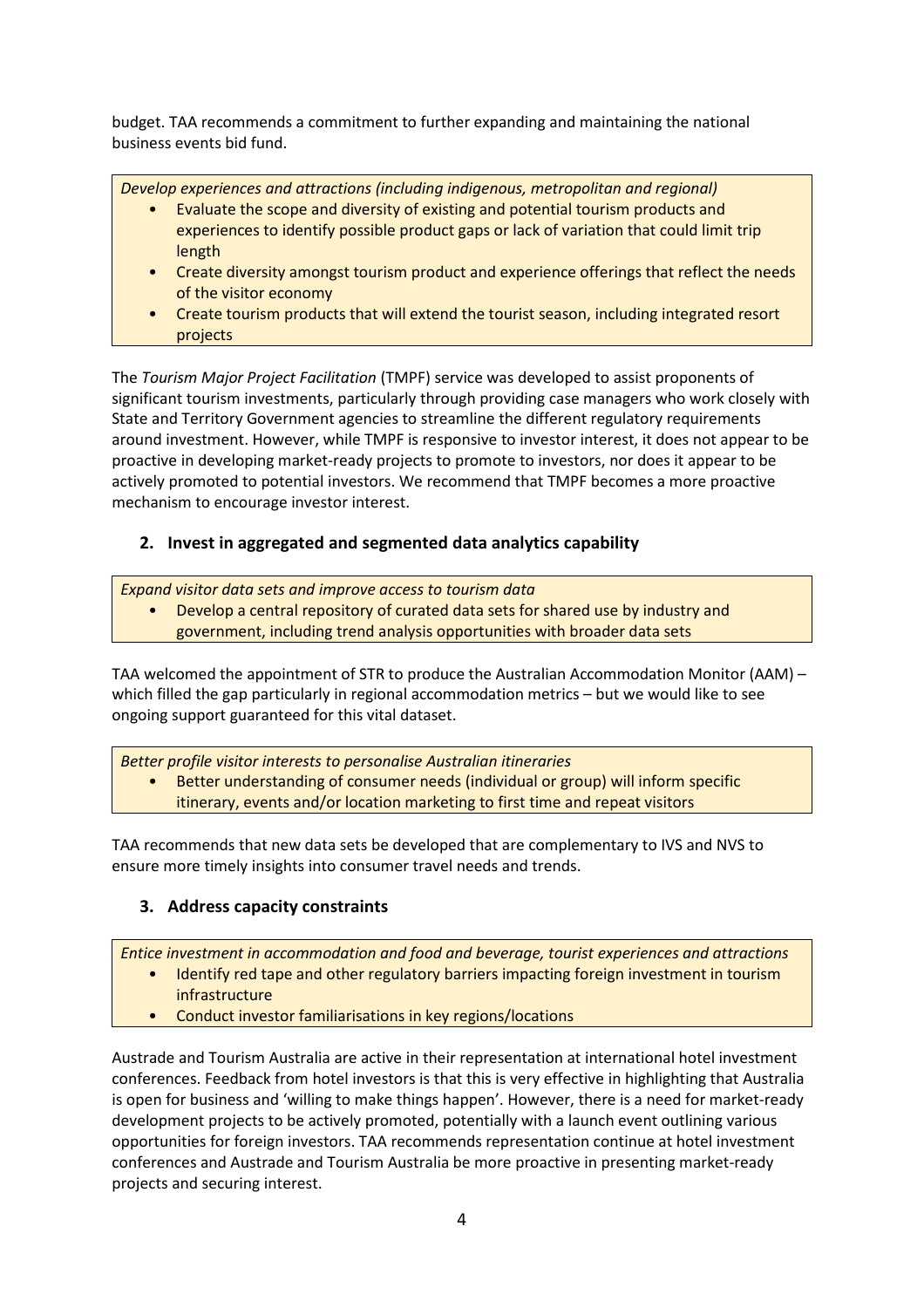*Advocate for policy settings to support further aviation growth* 

• Continue to actively negotiate bilateral aviation access rights (and where appropriate multilateral arrangements) to ensure commercial services can facilitate forecast visitor demand and open up new growth markets

A separate funding source for airports is needed to continue support for visitor growth. This would require input from the Federal Government and the relevant State Government and airport organisations. Better resourcing of airports would also have the benefit of improving and opening up trade routes and regional destinations.

TAA recommends that a separate funding source for airports be established with input from multiple sources to ensure that airports can continue to provide the capacity and facilities to service the growing number of visitors. There is an opportunity for greater airline attraction and routes to nontraditional entry-points.

*Improve capacity restrictions in Sydney Airport's operating environment*  • Improve efficiencies by addressing airport operating restrictions, particularly the hourly movement restrictions at Sydney Airport and the flow on implications across the national network

There are significant operating constraints for Sydney Airport – the only Australian airport with movement caps – which presents a major challenge for the airport in servicing demand growth. TAA calls for more flexibility around the hourly caps. Modernisation of the operating restrictions (lifting the cap in peak hours to 85) could reduce the number of aircraft movements during the offpeak and would increase flexibility. Alternatively, a daily cap could be considered. We would also support a recommendation that reviews regional ring fencing (RRF) – the mechanism to ensure regional services have access to slots – and ensures that those slots are utilised to maximum capacity.

*Improve gateway and regional access for cruise ships*

- Investigate the sector's infrastructure needs, with an initial focus on additional berthing options in Sydney
- Upgrade constrained passenger cruise ports around Australia

Cruise ships are an important source of visitor nights into hotels and TAA supports the need to address adequate berthing for ships into ports around Australia. Investing in interconnecting infrastructure (roads, terminals, and piers) is important to encourage longer stays.

*Manage transport links and supporting infrastructure*

- Improve connections (road, rail etc.) from major gateway ports (airports and cruise terminals) to the cities, prioritising the affordability of public transport options for visitors.
- Develop and implement tourism congestion management plans and invest in infrastructure development to ease congestion in the long run

The 2018-19 Mid-Year Economic and Fiscal Outlook (MYEFO) contained ongoing commitments to infrastructure support as part of the national infrastructure plan, including commitments to Western Sydney Airport, Melbourne Airport Rail Link, and the Bruce Highway. The City Deals and Regional Deals are central in providing the funding and support for essential tourism infrastructure. TAA recommends that efforts are made to identify and provide funding support for key State and Territory infrastructure projects that are essential to visitor economy growth.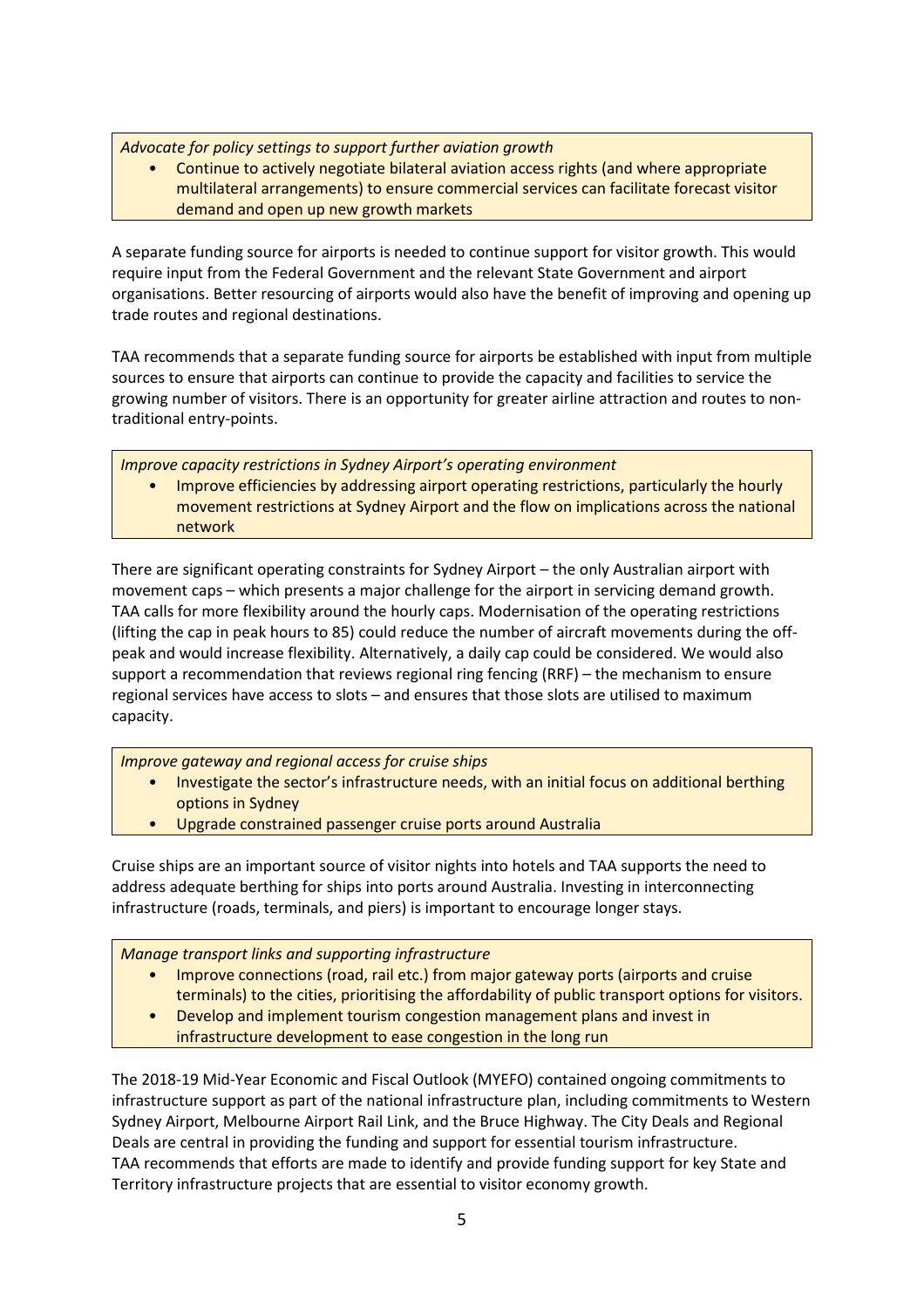*Improve competitiveness of Australia's visa products* 

- Consider impacts of visa complexity and costs on traveller decision-making
- Invest to improve visa processing system to cope with growing demand (e.g. native language online visa completion, automated processing for repeat travellers and travellers from low risk markets)
- Develop an international benchmarking tool for visitor visa policy to measure Australia's competitiveness in various areas such as cost, processing time, visa product types etc.

TAA research on visa competitiveness in Asian markets showed that visa fees are amongst the least competitive and processing times are also relatively uncompetitive when compared to other destinations. Our research also showed that when all fees are added, including passenger movement charges, Australia is amongst the countries that have the most expensive visa costs. TAA calls for the continuation of online visas and for improvement to competitiveness in terms of processing times and costs.

TAA has long advocated for global benchmarking, and welcomes the Report's support for this initiative. We urge that the establishment of such a tool includes consideration of CPI increases and PMC costs.

*Build the pipeline of foreign workers by better utilising the permanent and temporary migration programs* 

- Continue to advocate for skilled and working holiday maker visas to help fill workforce gaps unfilled by local workers, especially in regional Australia
- Facilitate greater access to the WHM visa and encourage WHMs to travel to regional Australia
- Promote business certainty by facilitating greater pathways to permanent residency for skilled migrants

WHMs are a high-value labour source filling critical labour shortages in the accommodation sector. The 2019 TAA NSW *Hotel Labour Benchmarking Study* showed that 24.2% of employees are international workers, with working holiday makers (WHMs) comprising 4.2%.<sup>2</sup> However, as can be seen in Table 1 the granting of visas from 2015 – 2018 has been decreasing for 417s, equating to an overall decline in the WHM visa programme:

|                  | 2015-16 | 2016-17 | 2017-18 | Change (%) |
|------------------|---------|---------|---------|------------|
| <b>First 417</b> | 159,409 | 157,858 | 152,622 | $-4.26%$   |
| Second 417       | 36,264  | 34,907  | 32,828  | $-9.47%$   |
| (Total 417)      | 195,673 | 191,955 | 185,450 | $-5.22%$   |
| <b>First 462</b> | 18,910  | 18,647  | 21,667  | 14.58%     |
| Second 462       | 0       | 409     | 3,339   |            |
| (Total 462)      | 18,910  | 19,056  | 25,006  | 32.24%     |
| <b>Total</b>     | 214,583 | 211.011 | 210,456 | $-1.92%$   |

Table 1: Working Holiday Maker visas granted (Department of Home Affairs, Pivot table data, https://data.gov.au/organization/immi)

Alongside being a critical labour source, WHMs are also an integral part of tourism revenue. They spend approximately two and half times more than they earn, and create over 25,000 jobs in the

l

<sup>2</sup> Tourism Accommodation Australia NSW, *Hotel Labour Benchmarking Study,* 2019, p.13.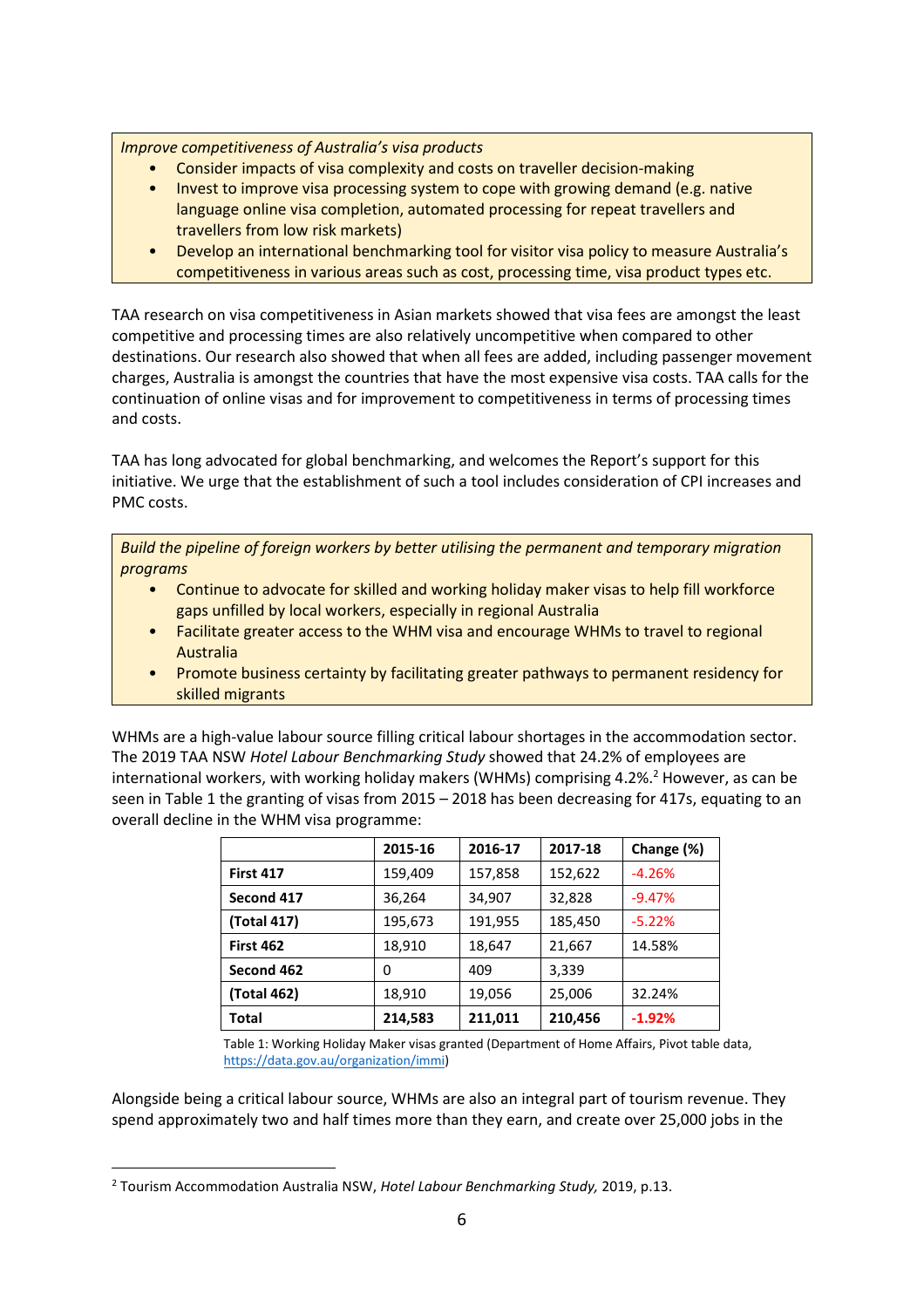Australian economy. They spend approximately \$10,000 per trip.<sup>3</sup> While comprehensive research is dated, it has been demonstrated that every 100 WHMs create about 5.0 FTE jobs in Australia.<sup>4</sup>

Any steps towards reducing the options of the WHM would be a detriment to the accommodation sector and the wider tourism industry. Capping the numbers or removing the second year of the visa are not advisable policy settings, as unfortunately there are not enough Australians willing to do the seasonal work that WHMs frequently engage in.

# **4. Harness technology to enhance visitor experience**

## *Invest in technology solutions*

A simpler visa application system utilising greater digitisation and innovative online technologies would deliver a faster and more user-friendly client experience. To achieve this outcome, TAA recommends a streamlined online application process that suggests relevant visas based on the customer's purpose for visitation, intended length of stay, intended activities while in Australia and country of origin. This would build on the *Visa Finder* tool on the Department of Home Affair's website and become the main navigation page for visitors interested in coming to Australia.

# **5. Establish a suitably skilled and available workforce that aligns with Australia's world-class positioning**

*Promote tourism and hospitality industry career pathways* 

- Ensure there is a career pipeline to encourage Australian school leavers to train up in the industry
- Promote Australian Government initiatives such as the VET Information Strategy: real skills for real careers and the National Careers Education Strategy

Most states have introduced a range of pathways into the hospitality and tourism sector that are intended to provide on the job training at the secondary level as part of their hospitality units. Many of these have poor take up because they are complex to access, vary by state and are poorly promoted to industry. There is a role for federal government to coordinate and facilitate connections between schools, training providers, and industry to better develop skills-based education – including support for pre-apprenticeship and pre-vocational pathways.

Government could consider incentives and initiatives to attract more Australians into the industry such as:

- Work with industry to identify pre-apprenticeship programs;
- Increase funding incentives for employers and apprentices in areas of high skills shortages and provide consistency of that funding over the longer term;
- Revise wording of the extended 'Adult Apprenticeship incentive' to improve take up by the hospitality sector:
	- "an Australian Apprentice must be in receipt of an 'actual wage' paid by the employer at the date of commencement or recommencement, which is equal to or greater than the National Minimum Wage." We recommend that this wording (in red text above) is amended to 'the minimum rate of

l

<sup>&</sup>lt;sup>3</sup> Tourism Australia, Working Holiday Makers,

http://www.tourism.australia.com/content/dam/assets/document/1/6/y/m/2/2004410.pdf. 4 Yan Tan, Sue Richardson, Laurence Lester and Lulu Sun, *Evaluation of Australia's Working Holiday Maker (WHM) Program*, https://iussp2009.princeton.edu/papers/92045.